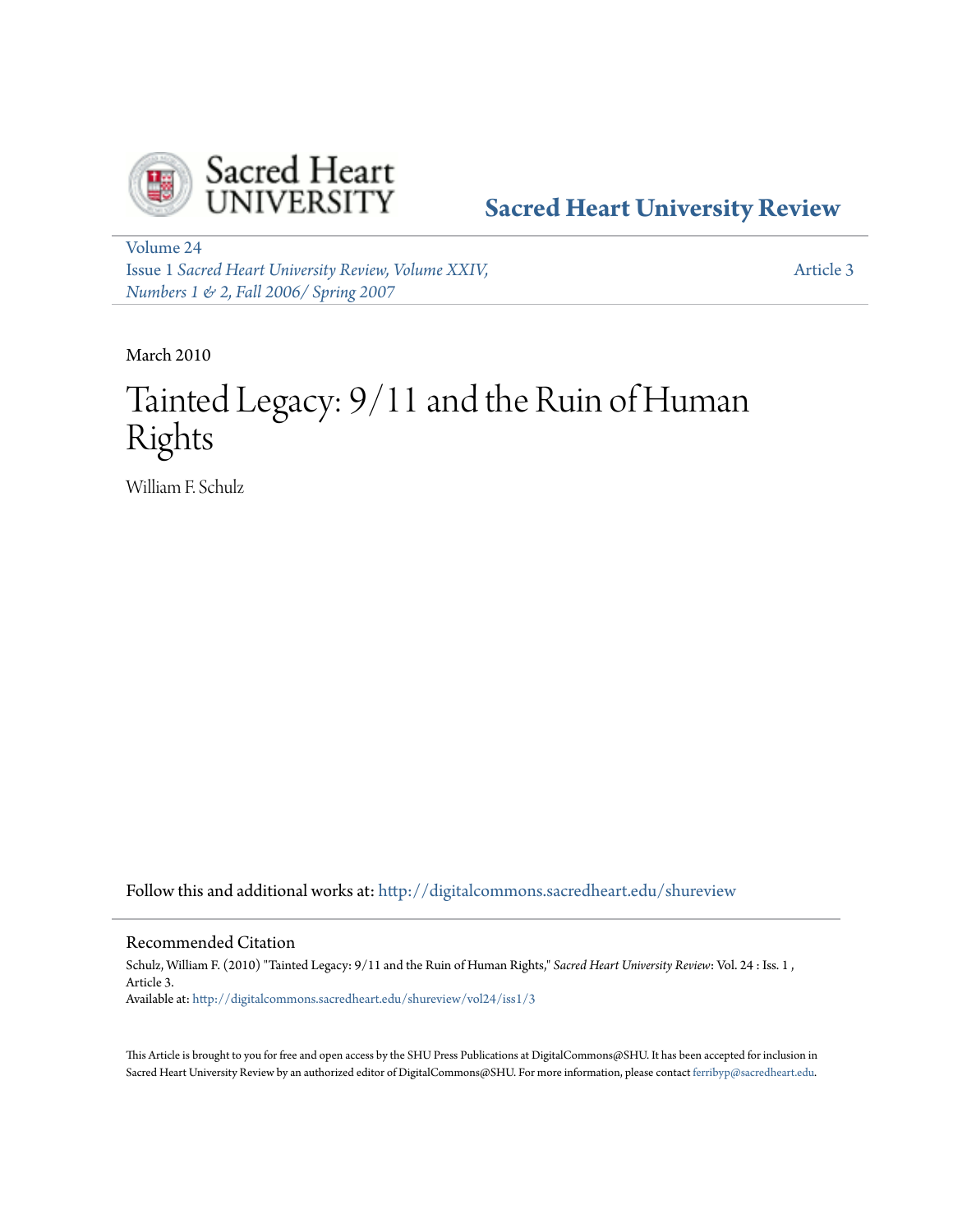## Tainted Legacy: 9/11 and the Ruin of Human Rights

#### **Cover Page Footnote**

William F. Schulz is the Executive Director of Amnesty International USA. This talk, delivered at Sacred Heart University on February 15, 2006, was sponsored by the John F. Welch College of Business and the Hersher Institute for Applied Ethics at Sacred Heart University.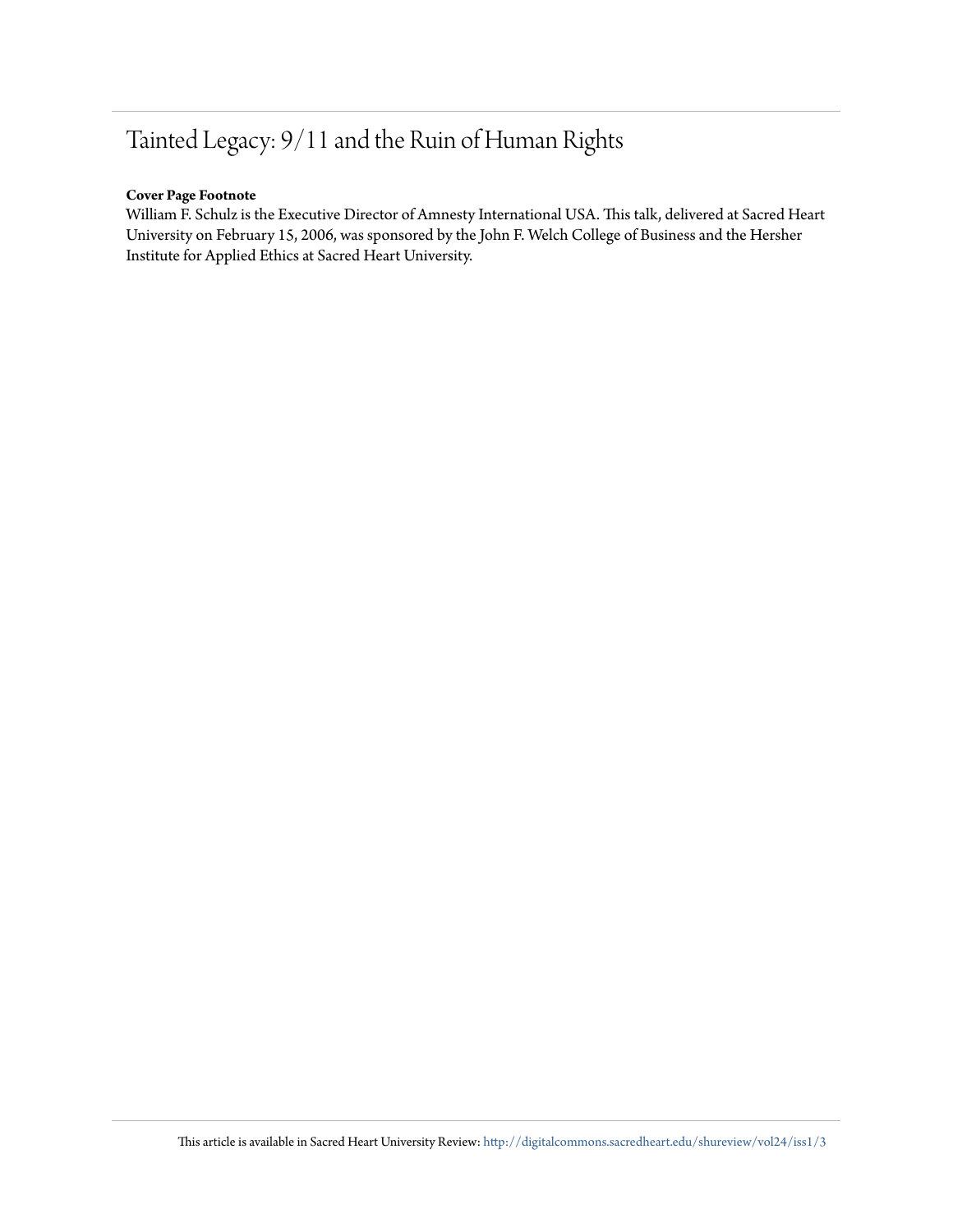———————————

### *Tainted Legacy: 9/11 and the Ruin of Human Rights*

I once read somewhere that the three most popular topics for books in the United States were sex, dogs, and Abraham Lincoln. Ever since, I have wanted to write a book about the sex lives of Abraham Lincoln's dogs. But because the information on that topic is relatively scarce, I have settled for writing books about human rights. The latest is entitled *Tainted Legacy: 9/11 and the Ruin of Human Rights*. What I am trying to do in this book is to help us find the right balance between our right to security and our right to liberty.

When I was a sophomore in high school, I became acquainted with a religious movement that called itself Moral Rearmament. I didn't know a lot about the organization. I didn't know, for example, that its founder, Frank Buchman, had notoriously said in a 1936 interview, "I thank heaven for a man like Adolf Hitler, who built a front line of defense against the anti-Christ of Communism." I only knew that here was a group of people who seemed to share a strong commitment to a clear set of values. Moral Rearmament preached absolute moral standards. An adherent was to practice the four virtues and to practice them uncompromisingly: absolute honesty, absolute purity, absolute unselfishness, and absolute love. For a

*William F. Schulz is the Executive Director of Amnesty International USA. This talk, delivered at Sacred Heart University on February 15, 2006, was sponsored by the John F. Welch College of Business and the Hersher Institute for Applied Ethics at Sacred Heart University.*

————————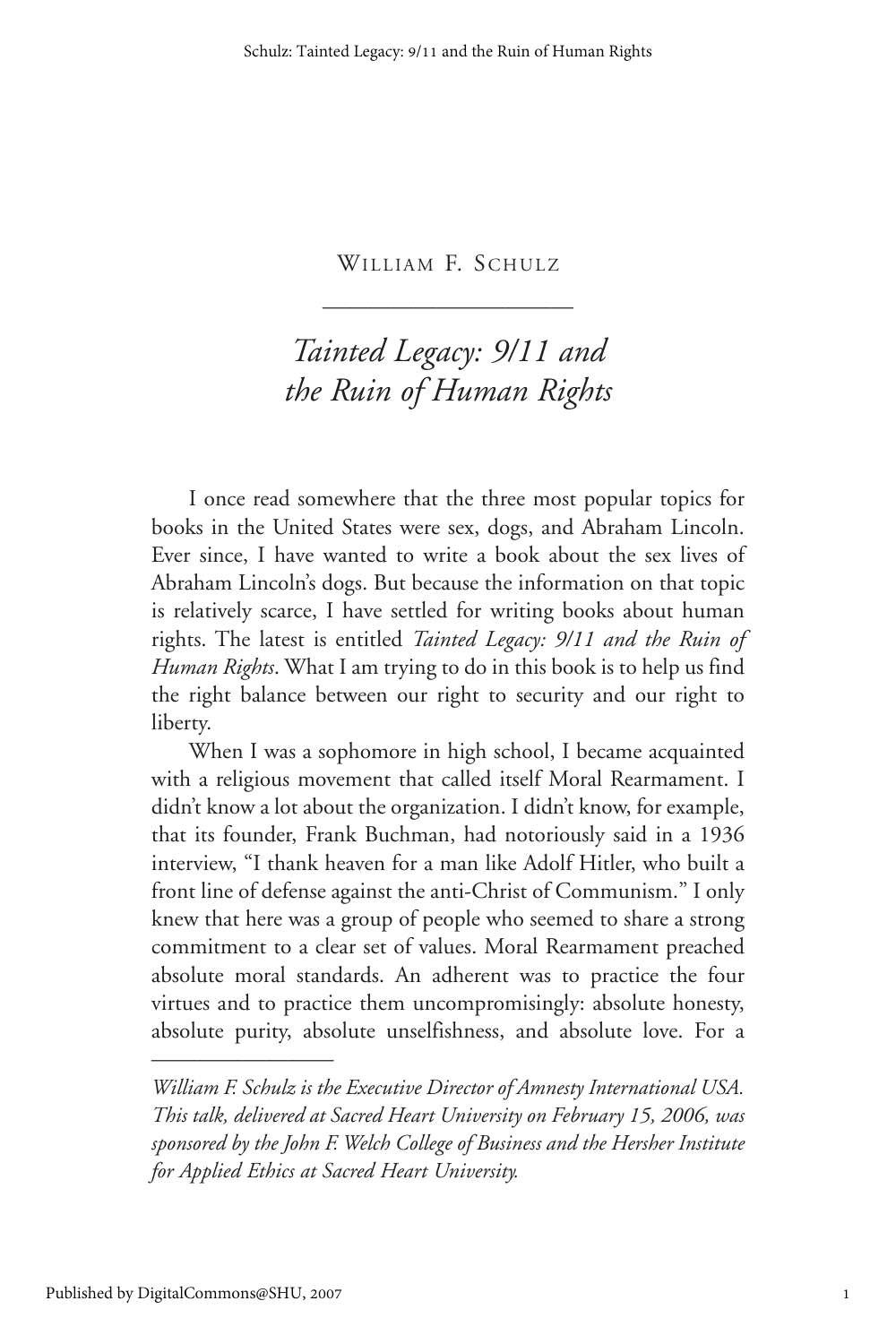fourteen-year-old whose great hero, John F. Kennedy, had been killed the year before, and who was struggling with emerging issues of identity and sexuality, ethics and religion, this formula seemed eminently sensible. I would become a practitioner of Moral Rearmament. And for a few weeks I did.

For those few weeks, I tried never to lie to my parents or teachers. I tried to vanquish every impure thought from my head. I tried to be generous to a fault. And I tried to adopt an attitude of beatific love toward all of God's creatures. But gradually it began to dawn on me that two or more of these absolute principles might occasionally be in conflict with one another. Absolute honesty, in particular, seemed perpetually at odds with the other virtues. A much-beloved elderly relative of mine was notorious for her bad breath. When she was plagued by this condition and wanted me to give her a kiss, ought I do the loving and unselfish thing and simply pucker up and forget it? Or should I do the honest thing and tell her to get her teeth fixed or at least indulge in a swash of Listerine?

Those impure thoughts were a problem too. How honest was it of me to think that I could ever banish them entirely? But if I took the path of absolute honesty and just accepted them as a natural part of my adolescent condition, I would be condemned to violate the injunction against lustfulness. Pretty soon the appeal of Moral Rearmament began to fade. I persuaded myself that its ideas, noble as they might be, were philosophically bankrupt and I would need to abandon them for the sake of intellectual consistency.

At a relatively early age, therefore, I learned the hard truth that a set of injunctions, all of which are to be enforced in equal measure, are bound to get in each other's way. If all ten of the Ten Commandments are to be practiced at all times and with equal fervor, for example, what am I to do if my father or mother commands me to kill or to steal? How may I pay them the honor one commandment requires of me if I disobey their instructions to break another?

This insight about the limits of absolutes is an important one for human rights because the Universal Declaration of Human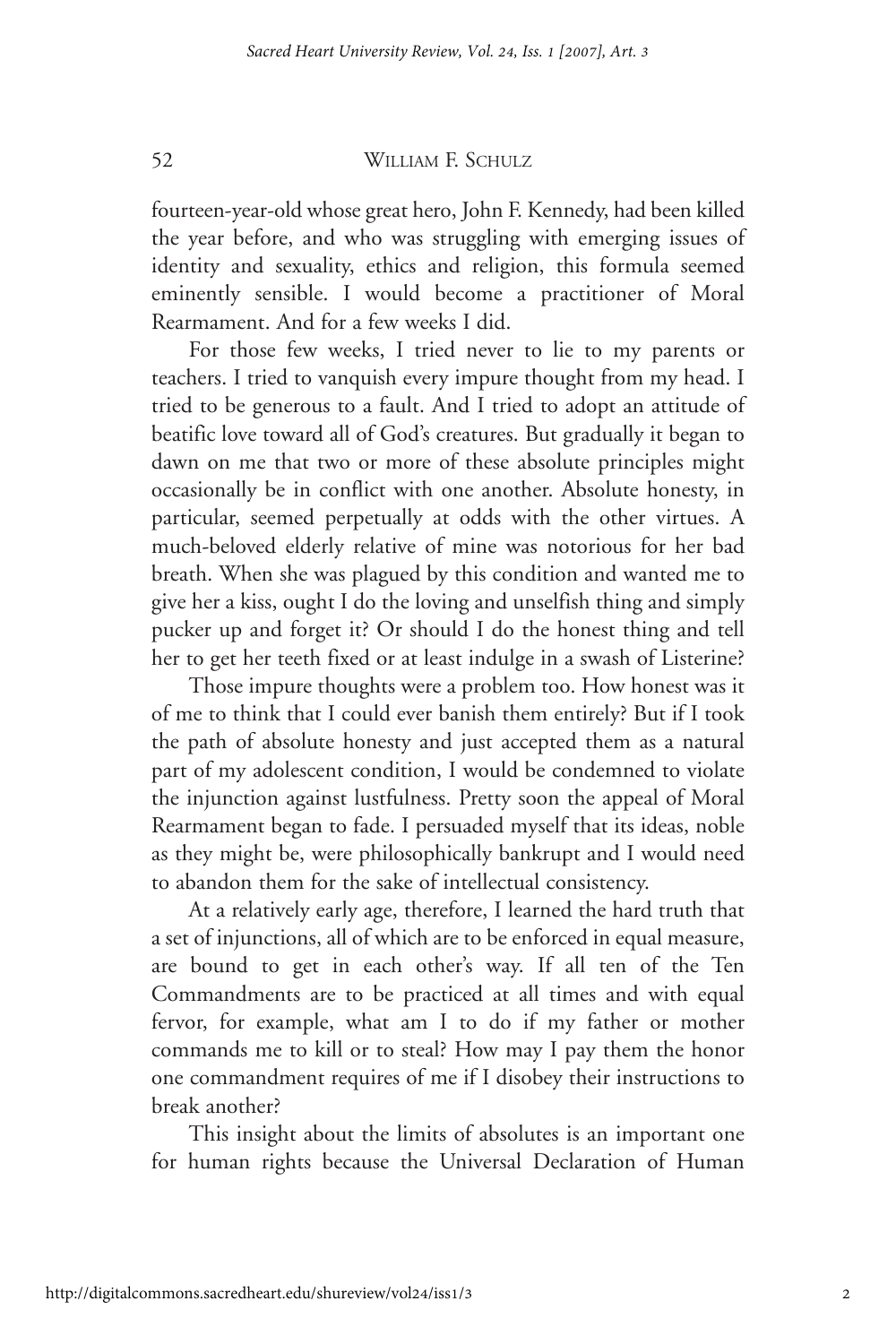Rights (UDHR), the premier articulation of the fundamental rights that any human being may claim, contains more than forty of them. What happens when one of those forty comes in conflict with another? Article 3 of the Universal Declaration provides that "every one has the right to . . . security of person." Being safe from terrorism is not just a nice idea; it is our *right* as human beings, every bit as important a right as any other. Indeed, some might well argue it is our most important right since, if we are dead, we can hardly claim any of the others.

The U.S. government has contended that in some cases the release at a public trial of sensitive intelligence information about terrorism might jeopardize the public's safety. If the government's claims are true, how do we reconcile the "security right" of Article 3 with the "liberty right" of Article 10 that insists that those charged with crimes must receive a "public hearing?"

Fortunately the Universal Declaration provides us some guidance in deciding priorities among competing rights. Article 29 declares that rights may be limited to secure "public order and the general welfare in a democratic society," to protect us against, say, terrorism. This is the international equivalent of Justice Arthur Goldberg's famous remark that, for all its guarantees of freedom, "The U.S. Constitution is not a suicide pact."

The critical question then becomes "How many limitations are necessary?" If we accept the U.S. government's position, the answer to the question is "Many." If we accept the opinion of many human rights analysts, the answer is "Few." But the government has not stopped to consider the full implications of the compromise of human rights, not least for the success of the war on terror. And the human rights community has not provided an adequate strategy for fighting terrorism while still maintaining optimal respect for human rights.

A few days after September 11, 2001, the FBI arrested a man named Cheik Melainine ould Belai, the twenty-year-old son of a Mauritanian diplomat. Ould Belai's English was limited and the officials provided no translator, and so for more than a month he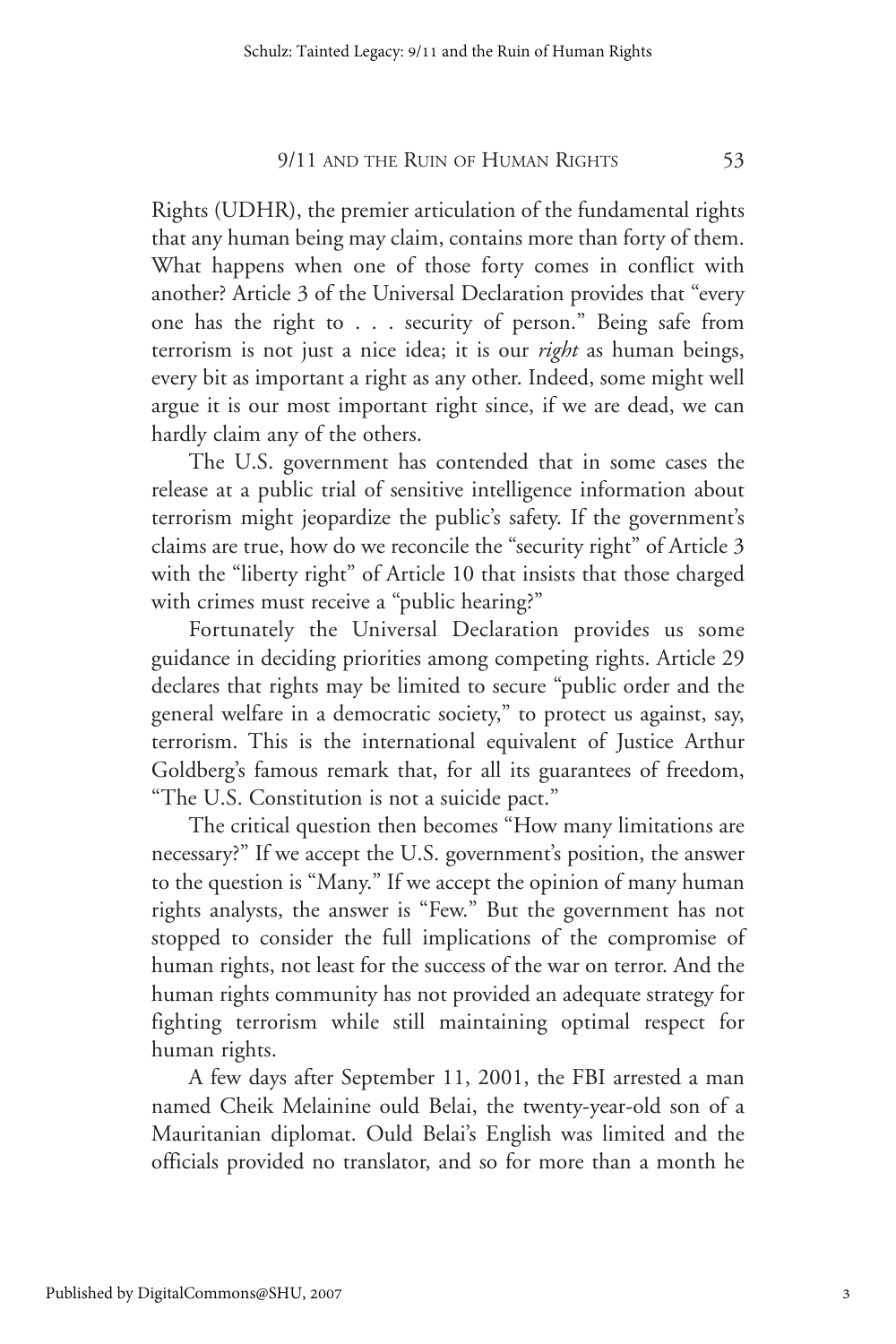was shuttled between detention centers from Kentucky to Louisiana, often without access to a lawyer or his family. Then, forty days after he was apprehended, ould Belai was released. He had never been told why he had been detained but within a short time he was deported. Before he left, however, ould Belai had one last thing to say: "I used to like the United States," he observed, "Now I don't understand it. I was going to learn English but now I don't want to ever speak it again." Cheik Melainine ould Belai is typical of the 1,200 foreign nationals, virtually all of them Muslim, who were taken into custody in the weeks following 9/11 and the thousands of others who have been interrogated and detained since then. The question we must ask ourselves is this: "Are we safer for having mistreated thousands of Muslim residents or is alienating people who had previously looked upon the U.S. with admiration and respect, who had wanted to emulate our traditions and learn the English language, a sure-fire way to make the world more dangerous?"

When I was growing up in Pittsburgh in the early 1960s, I was afraid of just two things. I was afraid of nuclear war and I was afraid of Tony Santaguido.

I was afraid of nuclear war because my parents had assured me that, should war come, Pittsburgh's steel mills would be among the first targets the Russians bombed. When I learned in school, however, that if I were simply to "duck and cover" under my wooden desk, I would be safe from radiation, I immediately relegated nuclear war to a much less prominent place in my litany of worries.

But that left Tony Santaguido, the neighborhood bully. One time Tony caught me with a left hook to the jaw that persuaded me on the spot to go into the ministry.

The most obvious way to have dealt with Tony, I suppose, would have been to have bloodied his nose right back and, if I had been one to do my fighting with anything other than words, I probably would have taken that approach. But I was not confident of my skills as a pugilist and I knew that Tony had a large family. I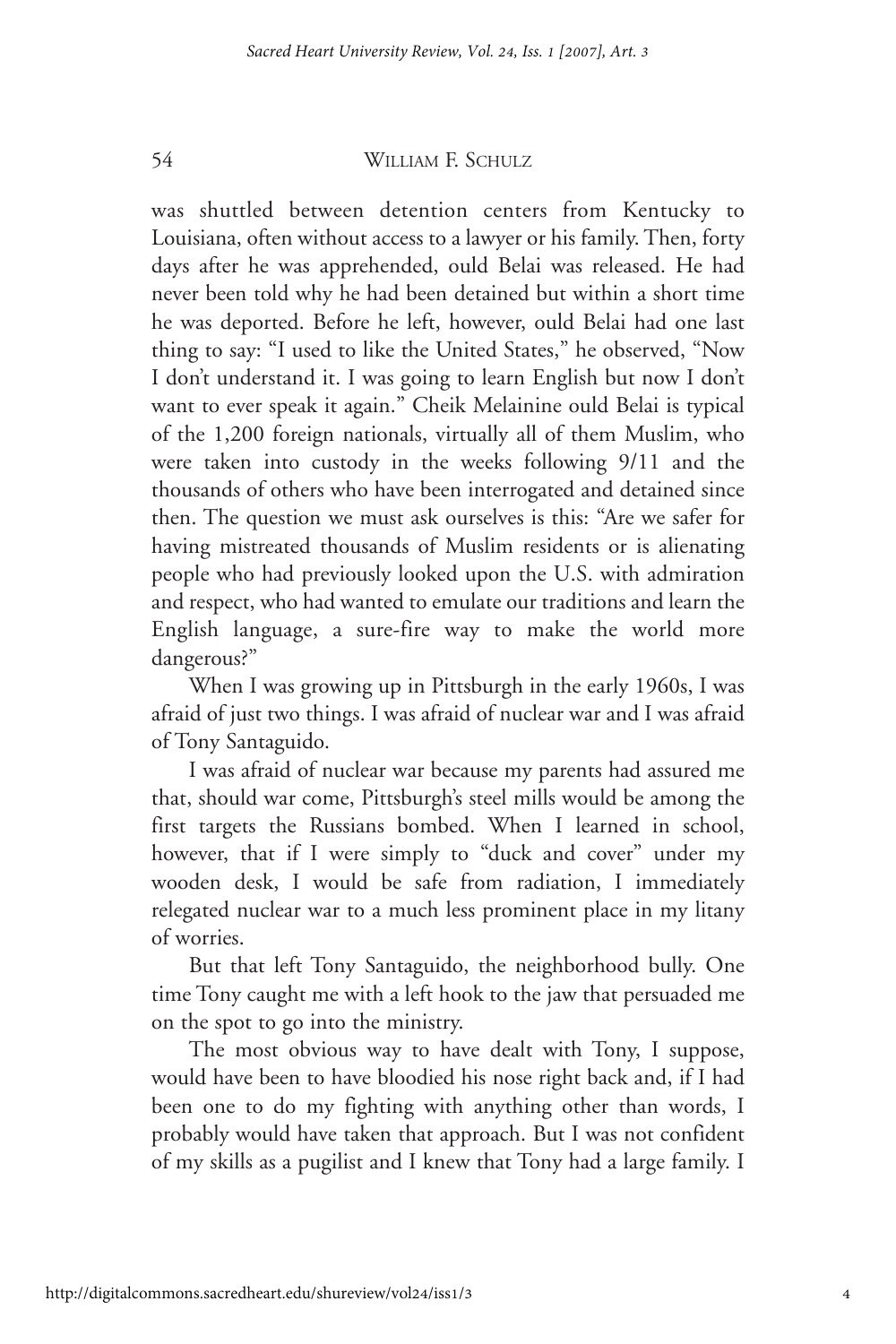suspected that if I did by some miracle manage to prevail, his brothers or cousins would have sought me out to exact their revenge and I would have been living in a world of perpetual fear that might have made the alternative of nuclear war seem welcome.

So I settled on a different tack. I made sure in the first place to surround myself with as large a group of my friends as possible whenever I scented that Tony might be on the prowl and I decided to try to strike up an acquaintance with one or two of Tony's own gang who weren't as ill-disposed toward me as he was. I wanted them to prevail upon him to leave me alone.

After a time and somewhat to my surprise, these dual tactics began to work. Tony still glared at me when we crossed paths but, as long as I had allies with me, he left me alone. And once or twice when I did encounter him by myself, it was obvious that his fury against me had ebbed. I never knew what exactly had changed the dynamics within Tony's gang but I figure now that it had something to do with Casey Stengel's famous observation that "the secret of a great manager is to keep the two guys who hate your guts away from the three guys who are undecided."

I also figure that this little parable has a thing or two to teach us about fighting terrorism. On the face of it, the best course would have been for me to have beaten Tony senseless. Sometimes you just have to stand up to bullies. But, as Talleyrand observed, you can do anything with a bayonet except sit on it, and, if we had taken the martial course and stopped there, not bothering to nurture our own alliance with one another or find ways to reach out to the more persuadable segments of Tony's retinue, the three guys who were undecided, we might well have been in for a long, nasty battle with either a resurgent Tony or his proxies.

The United States government has gotten the bayonet work down mighty well in the war on terror: witness our swift military victory in Iraq. But it keeps trying to sit on the tip: witness our utterly inept handling of the war's aftermath. The war on terror will ultimately not be won on the battlefield; it will be won by encouraging allies around the world to stand with us in the struggle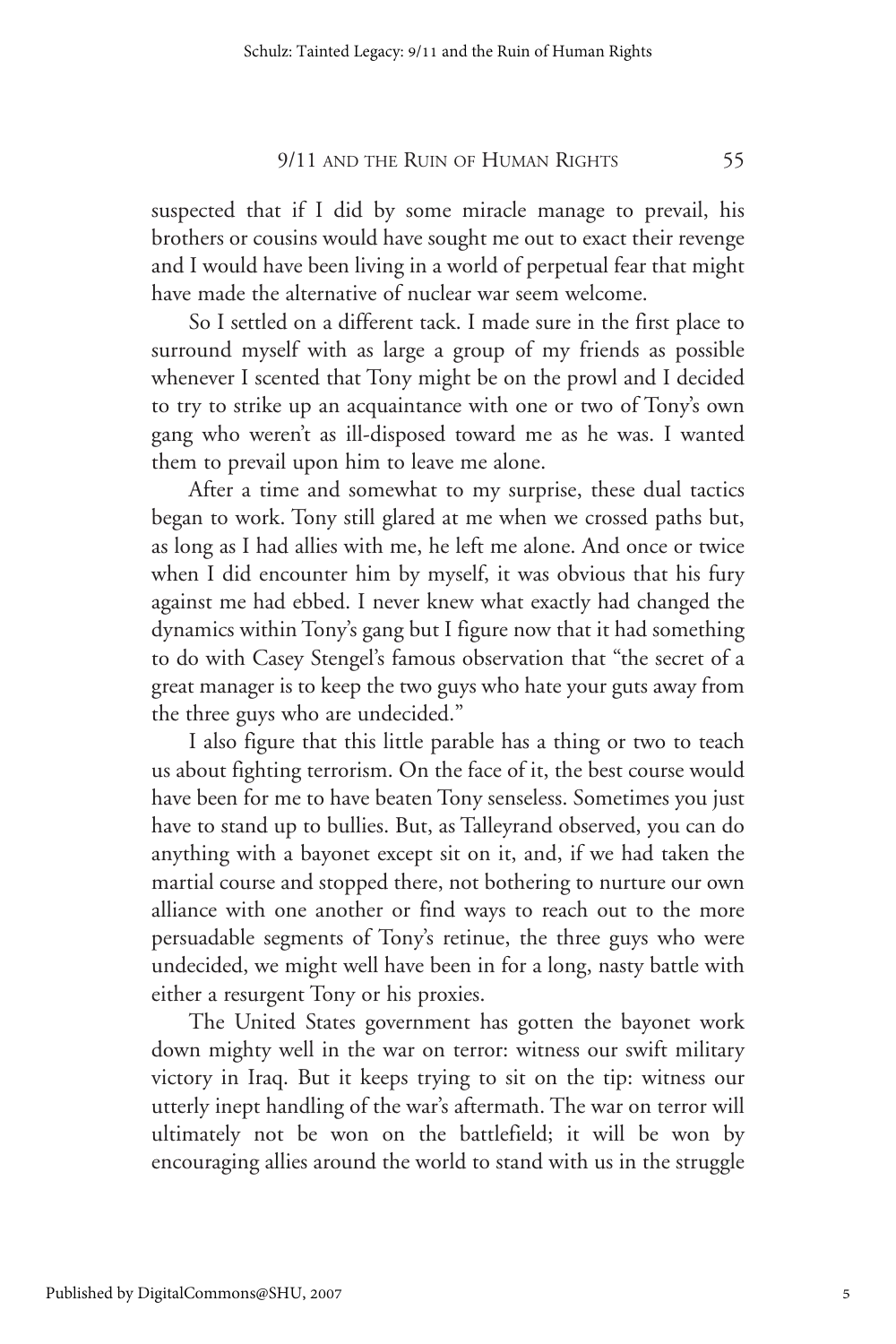and by encouraging moderates in the Muslim and Arab communities around the world to reject the terrorist ethic.

Contrary to ill-informed right-wing opinion in the United States, the vast majority of Muslims did not applaud when the planes hit their targets on 9/11. But the vast majority of Muslims *are* keenly acquainted with poverty and corruption. One in five Arabs lives on less than two dollars a day. Arab unemployment averages around 60% for young males under the age of twenty-five. Moreover, responsibility for the lack of Arab development lies squarely at the feet of Arab governments. It is the absence of democracy, lack of good governance, denial of human rights, and low status of women (with its attendant waste of human resources) that account for the backwardness of these societies. Arab countries score abysmally low on Transparency International's Corruption Perception Index. As Prince Bindar, the Saudi Ambassador to the United States put it dismissively, "If you tell me that building this whole country . . . we misused or got corrupted with fifty billion, I'll tell you, 'Yes . . . So what? We did not invent corruption.' "

Unemployment, economic stagnation, and widespread looting of the public treasury would be difficult enough for Muslim populations to bear even if they had access to mechanisms through which to regularly replace regimes or voice dissent. But of the fifty-seven member states of the Organization of the Islamic Conference, only Bangladesh and Turkey have managed to sustain democracy over an extended period of time. Absent nonviolent, democratic ways through which people can express frustration, where do they turn to seek political change? It is hardly surprising that they sometimes look with sympathy upon political and religious extremists who offer that most rare of commodities—an alternative vision. That that vision is one which denies those of other faiths their fundamental humanity, their very right to live, makes it insidious indeed but no less appealing to the desperate.

And what is the best way to counter that appeal, to persuade "the three guys who are undecided" about extremism, those millions and millions of Muslims who on September 10 were not inherently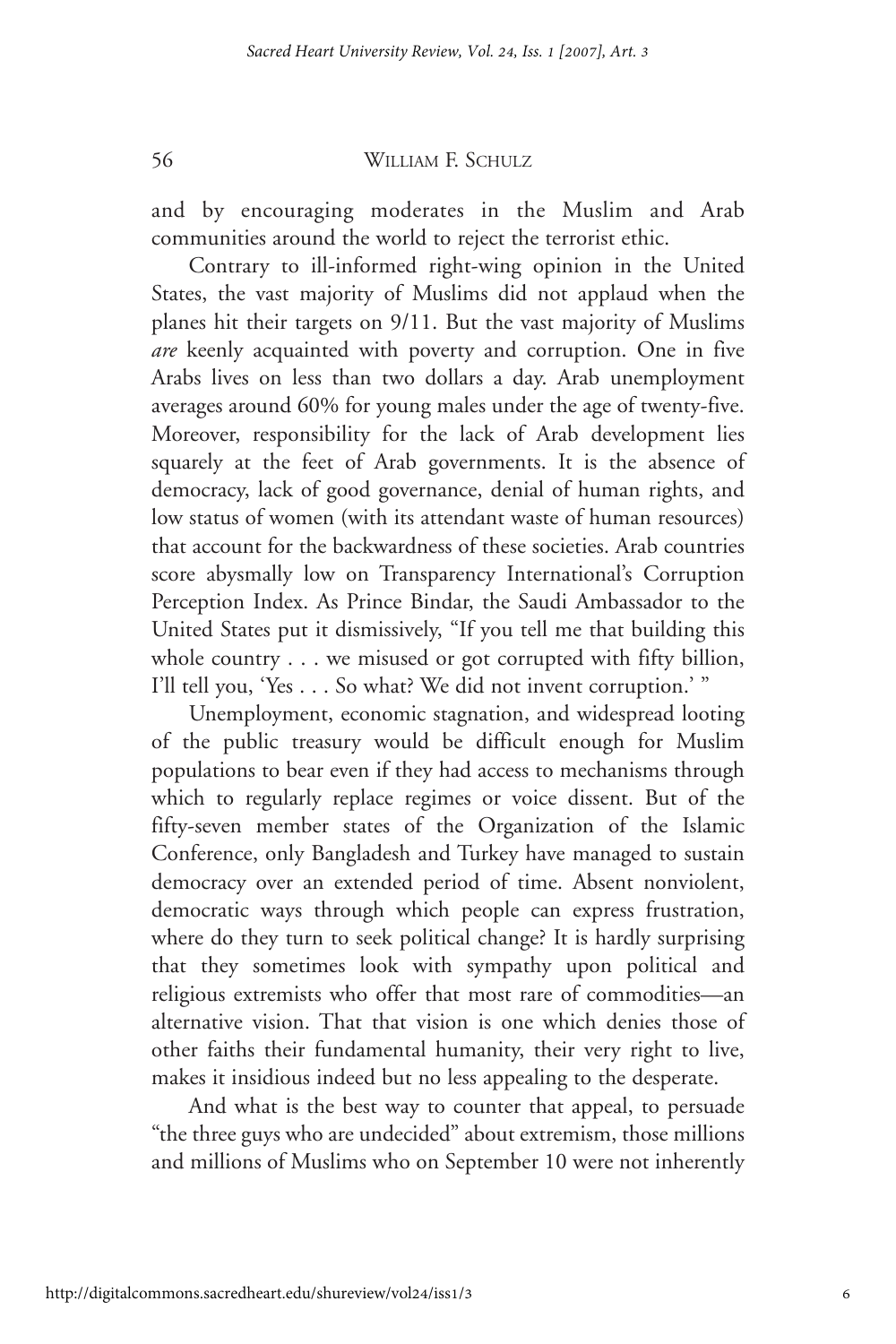hostile to the United States, who may even have admired our universities and envied our political freedom: what is the best way to persuade them to reject the terrorist option? Surely it is to display eminent respect for the Islamic heritage and traditions and to be a model of respect for human rights ourselves.

But what the United States has done—not in its rhetoric, which has generally been respectful of Islam—but far more unfortunately in its actions has been the exact opposite. It is not just that we have incarcerated over 600 Muslims at Guantanamo Bay and held them in incommunicado detention, denying them *habeas corpus* rights and access to the courts. It is not just that the U.S. government tried to deny two Muslim U.S. citizens, Yaser Hamdi and Jose Padilla, the most fundamental rights in the U.S. lexicon of jurisprudential rights, the right to know what you are charged with when you are arrested and the right to an attorney who can help you confront the evidence against you. It is not just that we have used Predator missiles to carry out extrajudicial executions of five Muslims driving down a road in Yemen. It is not just that U.S. authorities have tortured hundreds of Muslim detainees at Guantanamo Bay and Bagram Air Force Base in Afghanistan and Abu Ghraib prison in Iraq and no doubt at the many of the secret detention centers we maintain around the world. It is not just that we have rendered God knows how many Muslim prisoners to other countries known to use torture in interrogation, thus effectively causing these people to literally disappear off the face of the earth, their whereabouts unknown to their families, the Red Cross, the United Nations, or anyone else other than the U.S. and their captors. It is not just all this, bad as it has been, that has made it more and more difficult for moderate Muslims and those who were undecided about us to believe that the war on terror is a war in defense of freedom and the rule of law and not, as bin Laden says, a war against Islam.

It is also *how* we have prosecuted that war. It is also the desecration of Korans. It is the intentional violation of Islamic strictures against males having contact with women that has been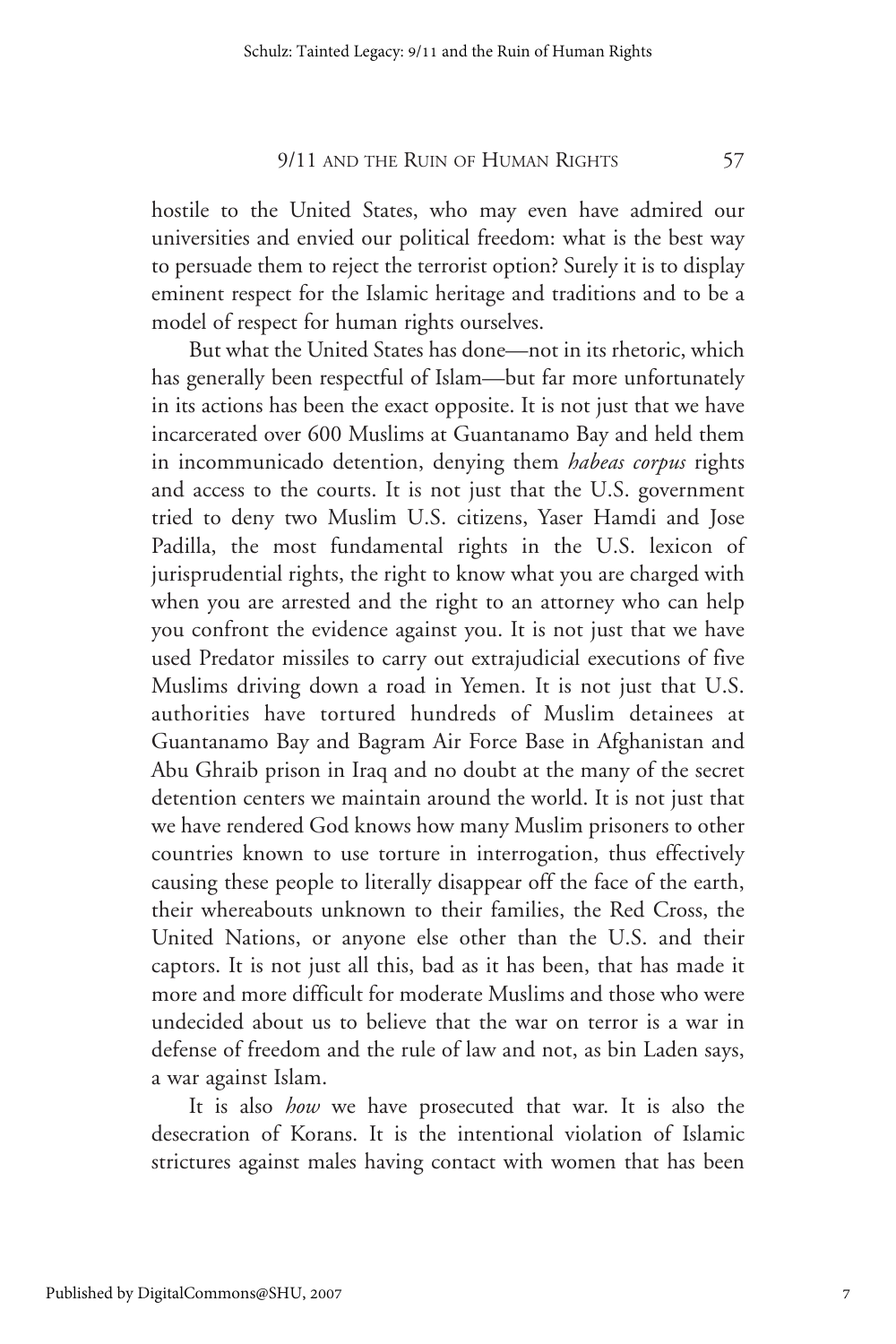played out so dramatically in reports of interrogation techniques, such as the woman guard at Guantanamo who pretended to smear her menstrual blood on a detainee. It is the sexual humiliation of Muslims at Abu Ghraib, itself a devastating insult to the Islamic faith. It is the fact that when foreign students from twenty foreign countries were required to register with the U.S. government two years ago, all but one of those countries (North Korea) was Muslim. It is the targeting of respectable Muslim communities and leaders here in the United States, as evidenced by the revelation about radiation testing or the singling out of Brandon Mayfield, the Portland, Oregon, lawyer wrongfully accused by the FBI of being associated with the Madrid bombing, who just happened to have converted to Islam.

And it is also the company we keep. For every time we cozy up to the Saudi royal family, concerned as we are for the flow of oil, we alienate those moderate Muslims who know that many Saudi leaders are corrupt and that in Saudi Arabia any Muslim who objects to the form of extreme Islam known as Wahhabis that prevails in the kingdom may be condemned as an "infidel" and "blasphemer" and sentenced to death. Every time we allow the Chinese to get away with persecuting Muslim Uighurs in the western part of the country and to use the excuse that they are simply fighting "terrorists," even though the vast majority of Uighurs do not use violence, every time we fail to call our Chinese economic ally to account for its persecution of Muslims in the name of pursuing the "war on terror," we turn the hair white of even our most ardent Muslim supporters.

And by engaging in such religious intolerance and allowing others to do so without our objection, we hand fodder to our adversaries. We play right into bin Laden's hands, for we appear to confirm his claim that we follow the rules only when it is convenient, that we care for nobody but ourselves, and that we are in fact not out to build a world where those of every faith are honored but a world in which only America and its allies hold the purse-strings and the power.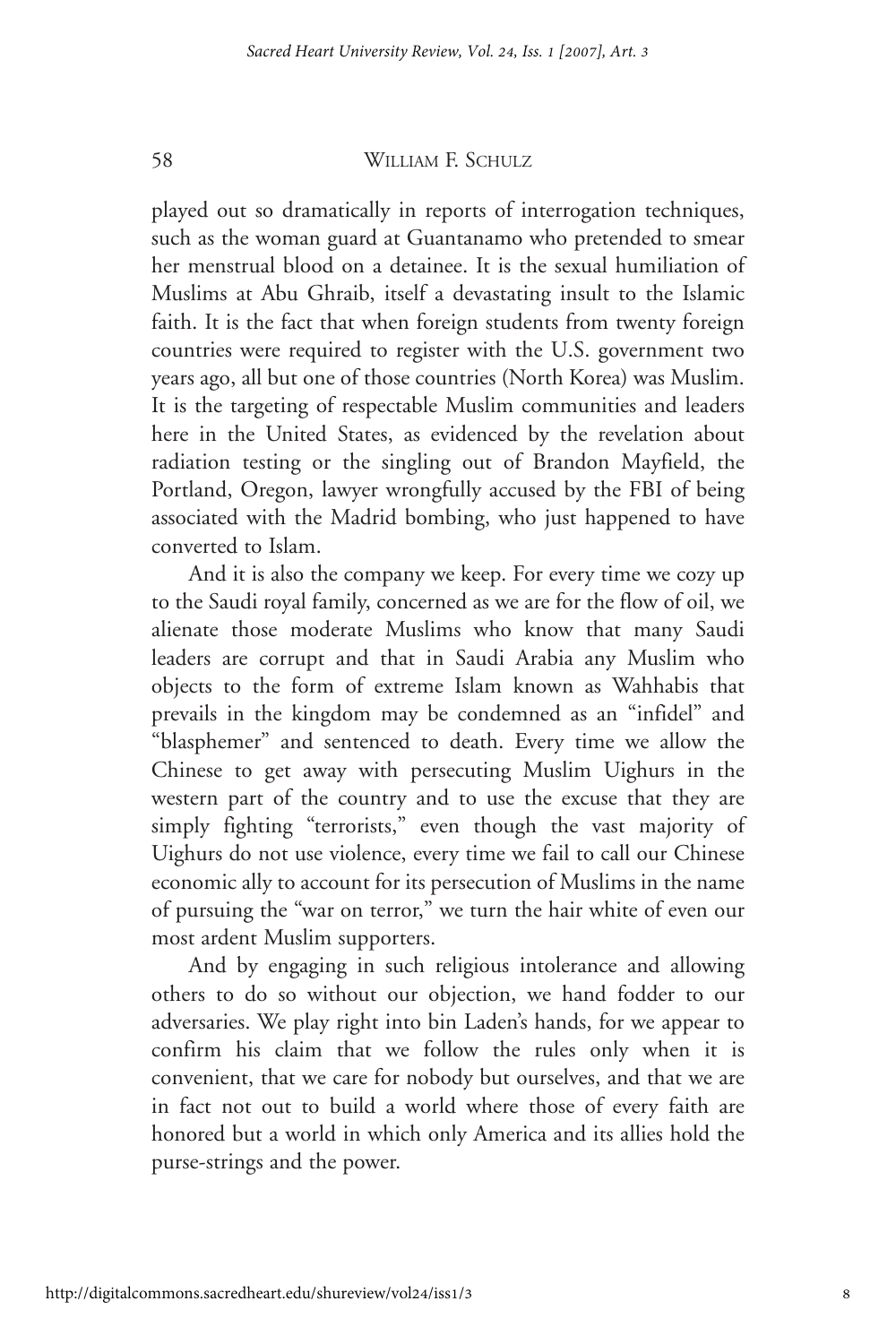Terrorism is the antithesis of respect for human rights. To stop terrorism, it may be necessary to adjust some of our understanding about rights, at least for a time. We may need, for example, to reconcile ourselves to national identification cards or more cameras in the shopping malls just as we have to closer inspections at the airports. Human rights advocates have an obligation to work *with* government, not just always criticize it, to find the right balance between security and liberty.

But at the same time government needs to recognize that the protection of fundamental human rights—the right to due process; the right not to be tortured; the rights to food and housing—are pathways to a safer world, a key element in the struggle to defeat terrorism. You don't stop terrorism by sitting on your bayonet; you stop it by using that bayonet wisely, fairly, and sparingly. That is a lesson the United States seems not yet to have learned.

Uncle Shumi escaped the Nazis but just barely and, when he visited his hometown with a relative after the war, a group of Gentile children taunted him: "The dead Jews have come back," they shouted. But Shumi just stood his ground: stood his ground and returned to the village regularly, reaching out to the children and telling them stories. Eventually the whole village looked forward to his visits and, when he died, the six children who had taunted him said the Jewish prayer for the dead, said Kaddish, at his grave.

Human rights emerge out of the common misery of humankind and give voice to the simplest needs of the human spirit. They teach that bodies all perish but that evil does too. They help us to recognize evil and combat it but to be temperate in triumph. "Conduct your triumph," said Lao Tzu, "as a funeral." If human rights have anything to teach us about combating terrorism it is this: that we should guard well that which we cherish but remember that a generous heart is what makes what we cherish worth guarding in the first place.

What the world most admires about the United States is not our military might or our economic power. It is the vision this